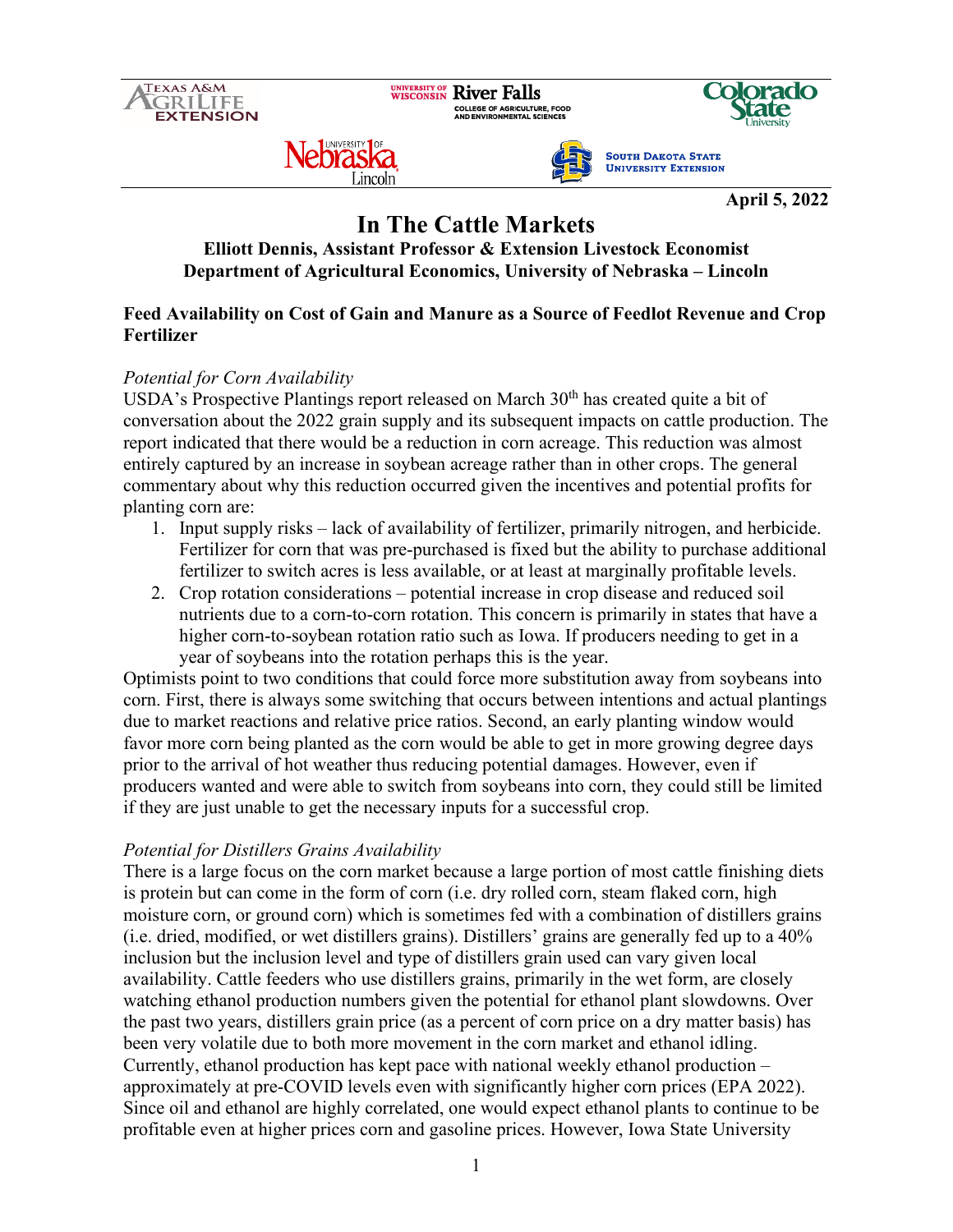Ethanol Profitability Tracker indicates the relative price increase in ethanol (\$/gal.) have not been sufficiently high compared to the cost of corn (\$/bu.). Net returns are calculated to be - \$0.28 per gal. of ethanol, its lowest level since last winter in the last run-up in grain prices.

#### *Impact of Feed Costs on Projected Cost of Gain*

Ultimately, higher corn and distiller grain prices increase the cost of gain for feedlots. Kansas State University's *Focus on Feedlot* report indicates the cost of gain has risen significantly (see Table 1). Steers placed early in 2022 had an expected cost of gain of approximately \$124 per cwt. and heifers were approximately \$128 per cwt. Both were up from \$102 and \$106 per cwt. a year ago. Using CME deferred futures would suggest that there are still profits to be made. However, these potential profits have eroded since the release of USDA's Prospective Plantings report. Prior to the release, CME Live Cattle futures had some slight upward momentum – most contracts gaining about \$2-3 per cwt. over the previous two weeks. Since the release, live cattle prices have eroded between \$2-4 per cwt. with larger declines occurring in more nearby months. This is further narrowing profit margins.

#### *Manure as a Potential Source of Additional Revenue*

There is a potential win-win among grain producers and livestock producers this year. The significantly higher fertilizer costs and potential supply disruptions have created some incentives for grain producers to source manure from feedlots, hog, and poultry operations. If feedlots have properly collected and stored manure, then selling manure could be a potential source for additional revenue. Although the actual value will depend on the nutrient content which is in part determined by the cattle diet (Schmidt, 2016). Further, the type of facility (i.e. open-yard, bed-pack, or slat-floor barn) will likewise impact the nutrient content and thus the value of the manure. Given manure production estimates for a 999-head open yard facility and current Urea and DAP prices, the value of manure could be in the range of \$60 per head or approximately \$4.30 per cwt. for a 1400 lb. steer (see [Manure Value,](https://extension.sdstate.edu/using-feedlot-manure-reduce-crop-production-costs) authors' calculations). Selling manure would bring value back to the feedlot while relieving some concerns of access to nitrogen allowing for more rotation into corn from soybeans. How much selling will occur, and thus potential crop rotation, likely depends on the working relationships between crop and local feedlots, the feedlot organizational structure (i.e. farmer feeder vs. commercial feedlot), nutrient content of manure, and existing manure contracts – among other considerations.